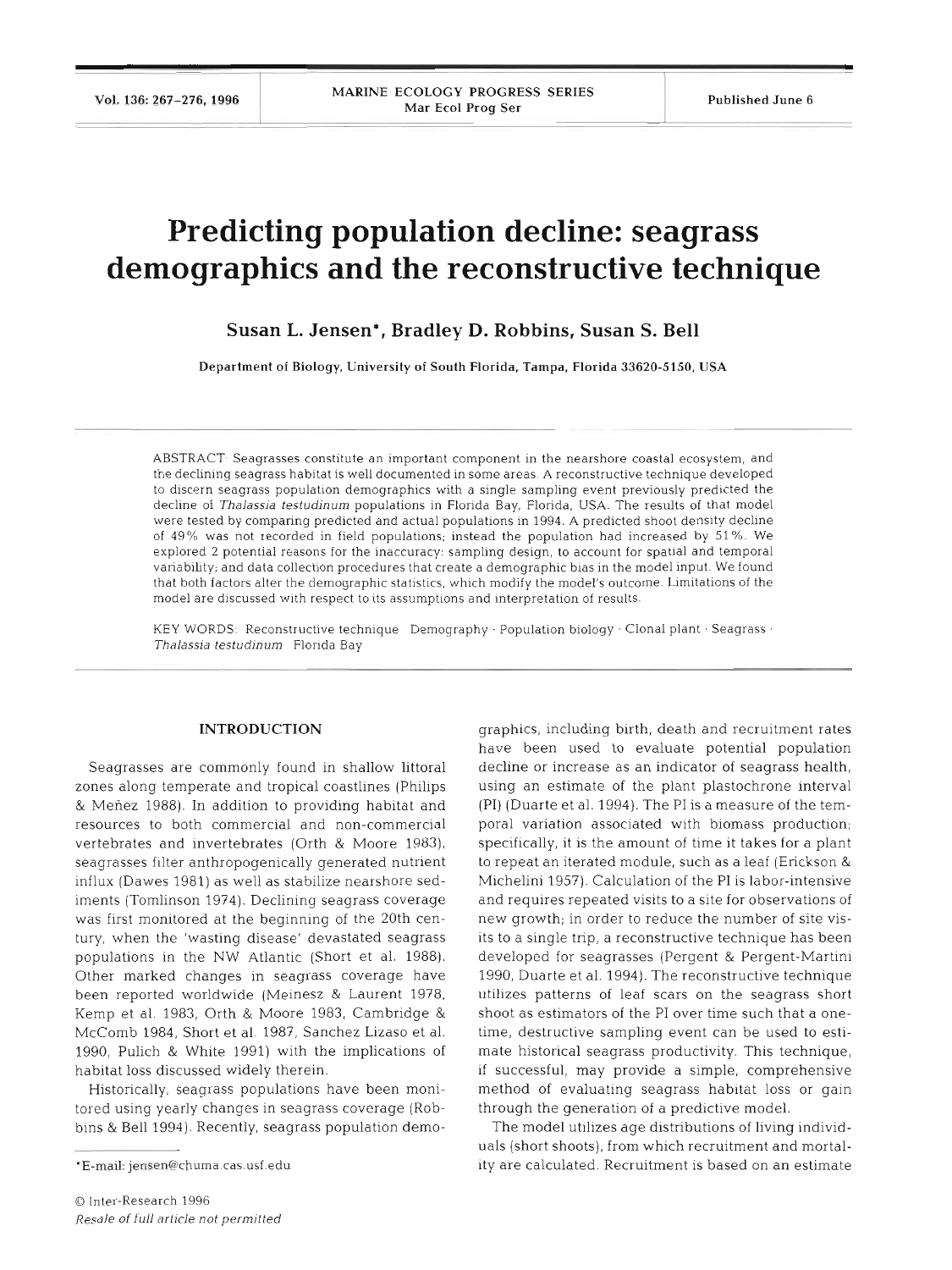of the first year's cohort, and mortality is calculated as the exponential decline in numbers at each age class. Mortality is then used to calculate the population 'halflife', i.e. the postulated time required for half of the population to die off.

In our study, we calculate gross annual shoot recruitment ( $R<sub>gross</sub>$ ) for each of 3 stations in Rabbit Key Basin (Florida Bay, FL, USA) and for the Basin (all stations combined), following Duarte et al. (1994), as

$$
R_{\text{gross}} = \ln \sum S_{\text{total}} - \ln \sum S_{t+1} \tag{1}
$$

where  $S_{\text{total}}$  represents the total number of shoots and  $S_{t+1}$  is the number of shoots older than a year. A year was determined by a PI from Durako (1994), where a new leaf was produced every 18.2 d; by this measure, 20.05 leaf scars indicates a single year's growth.

Mortality  $(M)$  is calculated for each station and for the Basin as a whole by fitting a curve through the shoot age data, beginning at the mode of the age distribution (see Fig. **3),** using the exponential decay equation  $\sim$   $\sim$ 

$$
M = \frac{-\ln\left(\frac{N_t}{N_0}\right)}{t} \tag{2}
$$

where  $N_t$  is population size at time t and  $N_0$  is initial population size (Duarte et al. 1994). Mortality estimates are calculated for each station and for the Basin using both attached shoots and total shoot counts.

Differences between gross shoot recruitment  $(R<sub>aross</sub>)$ and mortality  $(M)$  estimates are used to predict the increase or decrease of seagrass density with time  $(R_{\text{net}})$ . Net recruitment for each site, as well as all sites combined (Basin), is calculated as an estimate of population growth or decline using

$$
R_{\text{net}} = R_{\text{gross}} - M \tag{3}
$$

A negative  $R_{\text{net}}$  value indicates greater mortality than recruitment, and a declining population. All of the above values ( $R_{\text{gross}}$ , M and  $R_{\text{net}}$ ) are used as points of comparison between populations. Using the calculated mortality  $(M<sub>i</sub>$  Eq. 2), future population dynamics have been quantified by projection of the current population's half-life over time, based on the current year's density (cf. Durako 1994). Population half-life  $(T_{1/2})$ was calculated by

$$
T_{1/2} = \frac{\ln 2}{M} \tag{4}
$$

The major assumption of the predictive model employing survival data is a stable age distribution (i.e. constant age-specific mortality and recruitment rates; Krebs 1994). An alternative model for seagrass population dynamics uses age-at-death information (Duarte et al. 1994), but this also necessitates the assumption of a stable population as well as constant birth and death rates within each age group (Krebs 1994).

Using the reconstructive technique on a single sampling event in Florida Bay, Florida, USA, Durako (1994) forecast the population dynamics of the seagrass *Thalassia testudinum,* based on the assumption that mortality and recruitment could be accurately assessed with a one-time sampling The robustness of the predictive model used by Durako (1994) has not yet been evaluated with regard to sampling strategy or its inherent assumptions. Although variability of demographic characteristics has been assessed for various terrestrial plants, including clonal species (Harper 1977, Birch & Hutchings 1992a, b), demographic characteristics such as fecundity and mortality have not been extensively evaluated for seagrasses, possibly due to the logistical constraints associated with subtidal sampling. Without the knowledge of within-population variability in fecundity and mortality, sampling design becomes increasingly important in the search for a 'representative' population. Another potential bias of the model may be a consequence of sample processing, specifically if the sampling procedure differentially excludes 1 age class. Such may often be the case in seagrass, where older shoots, being longer and more brittle, are more subject to breakage and subsequent exclusion from the data set.

Based on the results and subsequent prediction using a reconstructive model, Durako (1994) suggested a relatively severe seagrass population decline in parts of Florida Bay for the 'near future'. We tested these predictions using data from Durako (1994) along with newly collected information on seagrass shoot dynamics from Florida Bay. Specifically, we examine the variability of demographic characteristics of seagrass among 3 sampling sites within a geographically distinct region, to address 2 questions: (l) do the results of the exponential model's predictions differ as a function of sampling design relative to spatial variability, and/ or data collection procedures?; (2) can the reconstructive technique (sensu Duarte et al. 1994) be used to reliably predict seagrass population demographics and dynamics in Rabbit Key Basin?

## **MATERIALS AND METHODS**

**Sites.** The study was conducted within Rabbit Key Basin, a 52.5 ha, partially enclosed basin located within the southwestern region of Florida Bay, approximately 10 km from the Gulf of Mexico. For a further description of Rabbit Key Basin, see Robblee et al. (1991). Previous work in this area has provided extensive data on the dominant seagrass *Thalassia testudinum* Banks ex Konig found within the Basin and throughout the Bay (Durako 1994). Three stations (A, B, and C) were haphazardly selected within Rabbit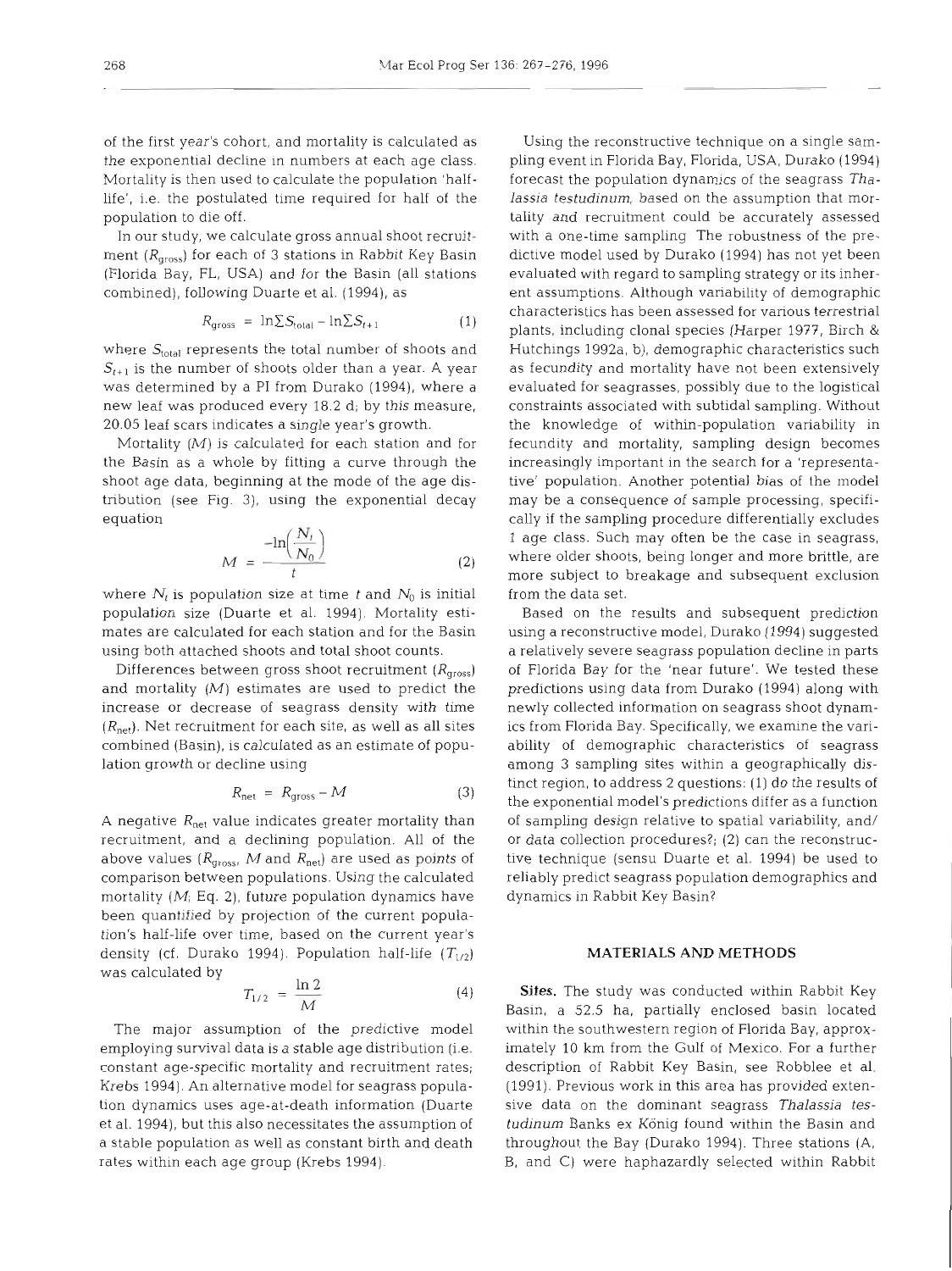Key Basin (A: 24" 58.45' N, 80" 50.07' W; B: 24" 57.35' N, 80" 50.07' W; C: 24" 59.91' N, 80" 51.15' W). At each station, an area of 115  $m<sup>2</sup>$  was haphazardly sampled. Samples were taken at approximately the same depth to minimize variation in growth dynamics due to changing light conditions. There was no attempt to stratify sampling according to seagrass coverage, or to target highly disturbed or recently colonized areas. Data from the 3 stations were used to examine dat collection techniques and to compare variability in population demographic characteristics within a region of continuous seagrass cover.

Sampling and analysis. Thirty cores in *Thalassia testudinun~* beds were taken at each station using a 15 3 cm diameter PVC corer, to a depth just below the rhizome mat  $(-30 \text{ cm})$  in approximately 2 m  $(\pm 0.5 \text{ m})$  of water. The cores were rinsed free of sediment and all plant material was returned to the laboratory for separation and analysis; care was taken to minimize shoot breakage during rinsing. All samples were collected on 25 June 1994.

To test the model's sensitivity to sampling technique, the fate of shoots during the data collection process was recorded. Shoots were categorized as either 'attached' (still retaining a connection to the rhizome), 'unattached' (broken from rhizome) or 'dead' (the tip broken off and containing black internal tissue). Live versus dead shoots were defined sensu van Tussenbroek (1994), where a green leaf is indicative of a living shoot. All shoots that retained leaves but no horizontal rhizome were considered 'unattached'. Th number of leaf scars, plus standing leaves of unattached shoots represent a conservative estimate of the age of the shoot, whether it was broken once (removed from the rhizome) or more than once. The number of leaf scars (LS) plus standing leaves on each shoot (see Fig. 2, Durako 1994), both attached and unattached, were enumerated. Because of the advanced state of decay, no LS counts were taken from dead shoots.

Two age distributions were developed for each station's population, using: (1) attached shoots only and (2) both attached and unattached shoots (total). These data were then pooled to calculate demographic parameters and create age distributions representing the overall Basin population, of both attached and total shoot distributions. Population distributions were smoothed by lumping every 2 age classes (2 PIS). Potential demographic bias attributed to sampling technique was examined by comparing demographic characteristics with l-way analysis of variance (or Kruskal-Wallis test on ranks when data did not pass normality or equal variance tests) followed by multiple comparison tests where appropriate. Age structures of each site with (total) and without (attached) the addition of broken shoots were compared using a Kolmogorov-Smirnov 2-sample test. All tests were conducted at a minimum alpha level of 0.05 (Sokal & Rohlf 1981).

To verify the predictive aspect of this model we compared our 1994 shoot densities to predicted 1994 densities using the above equation (Durako 1994). We also compared actual 1994 shoot densities and demographic characteristics to the 1989 and 1990 data in Rabbit Key Basin from Durako (1994).

#### **RESULT**

A total of 1139 'living' shoots was collected and analyzed from the 3 stations. At each station approximately 40% of shoots were found to be unattached. The lowest mean shoot age, in both the attached and total shoot counts, was found at Stn A while the oldest was at Stn C (Fig. 1A). Mean age was significantly different among stations ( $p < 0.01$ ; Table 1), however, Stn A was not significantly different from the mean age of the Basin (Table 1). This pattern was consistent when unattached shoots were included in the analysis



Fig. 1. *Thalassia testudinum* population descriptors: (A) mean  $(\pm 1 \text{ SE})$  shoot age; (B) mean  $(\pm 1 \text{ SE})$  shoot density. Open bars: attached shoots only, solid bars: attached + unattached shoots \*Significant at  $p < 0.05$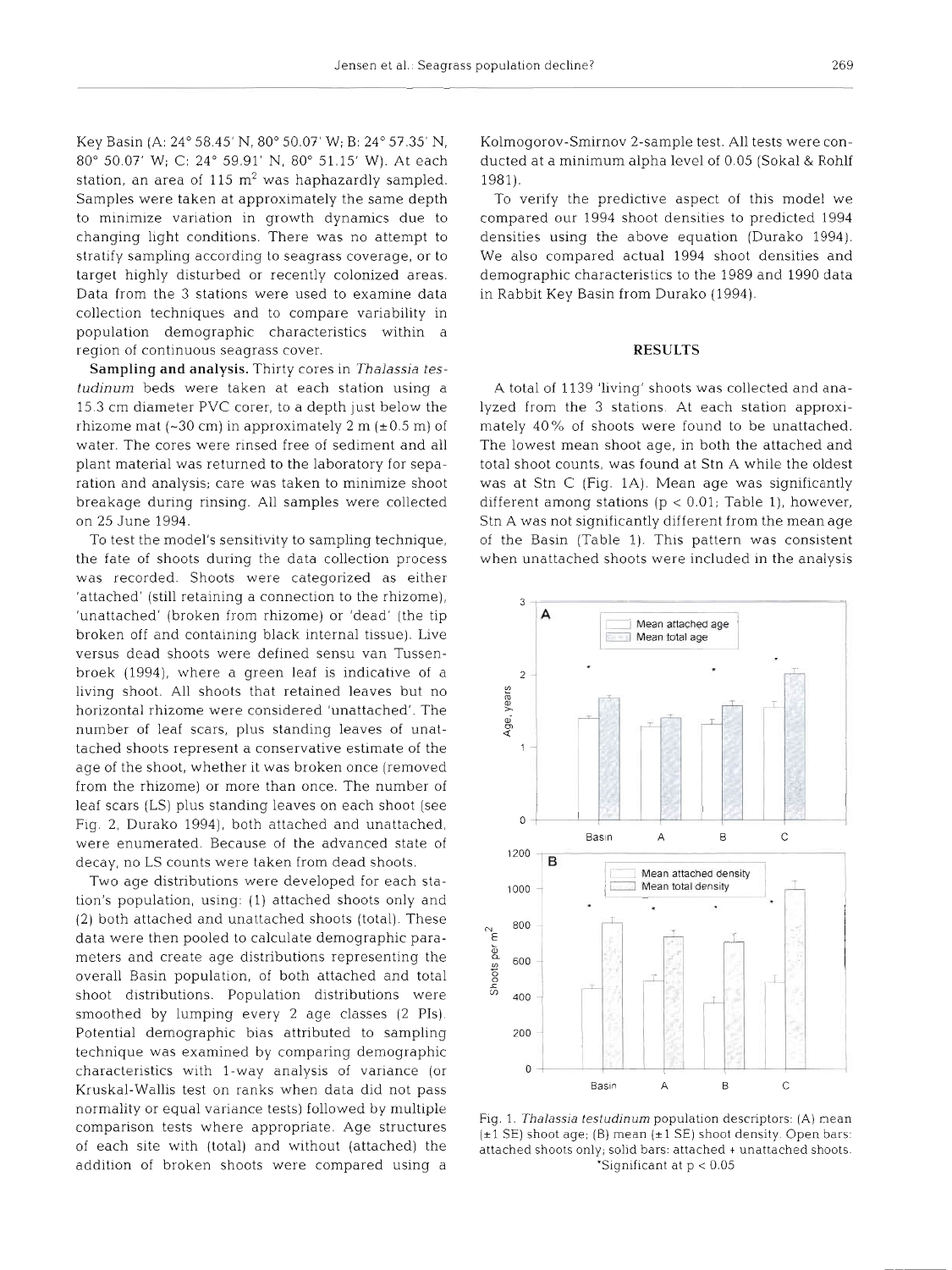Table 1 ANOVA values A, B and C refer to sampling stations, Basin is all stations combined. Test values: 1: Kruskal-Wallis, followed by Student-Newman-Keuls multiple companson test, where appropriate; 2: l-way ANOVA, followed by Student-Newman-Keuls multiple comparison test, where appropriate. ns: non-significant,  $p < 0.05$ ,  $p < 0.01$ .  $\cdots$  p < 0.0001

|                         | Test           | р  | Multiple comparison     |
|-------------------------|----------------|----|-------------------------|
| Mean shoot age          |                |    |                         |
| Attached shoots         | 2              |    | Basin<br>В<br>C         |
| Total shoots            | 2              | .  | $\subset$<br>Basin<br>B |
| A attached vs total     | 2              | ns |                         |
| B attached vs total     | 2              |    |                         |
| C attached vs total     | $\overline{2}$ |    |                         |
| Basin attached vs total | 2              |    |                         |
| <b>Shoot density</b>    |                |    |                         |
| Attached shoots         |                | ns |                         |
| Total shoots            |                |    | Basin<br>AB             |
| A attached vs total     | 2              |    |                         |
| B attached vs total     |                |    |                         |
| C attached vs total     | 2              |    |                         |
| Basin attached vs total | 2              |    |                         |

(Fig. lA, Table 1) When each station was tested individually, the mean age of only the attached shoots was significantly different from that of the total shoots for all stations except Stn A ( $p < 0.01$ ; Table 1), suggesting that exclusion of unattached shoots decreases the mean age of the sampled population. For example, the age of the oldest shoot at Stn C, when only attached shoots were considered, was nearly twice the age of

Table 2. Demographic characteristics of the 3 sampling stations, and of the whole Basin. Shoots: attached (att) or unattached + attached (tot); n: no. of shoots per core; Max age: age of oldest shoot in population;  $R_{\text{gross}}$ : gross recruitment in In units yr<sup>-1</sup>; M: mortality in In units yr<sup>-1</sup>;  $R_{net}$ : net recruitment calculations

|       |                     |      |           |      | Site Shoots n Max age $R_{aross}$ $M(\pm SE)$ | $R_{\text{net}}$ | $T_{1/2}$ |
|-------|---------------------|------|-----------|------|-----------------------------------------------|------------------|-----------|
| А     | att                 | 259  | 4.2       | 0.38 | 0.97(0.06)                                    | $-0.59$          | 0.715     |
|       | tot                 | 383  | 6.5       | 0.36 | $0.99(0.05) -0.63$                            |                  | 0.700     |
| B     | att                 |      | 197 4.1   |      | $0.37$ $0.96$ $(0.05)$ $-0.59$                |                  | 0.722     |
|       | tot                 | 331  | 6.4       | 0.30 | $0.84(0.05) -0.54$                            |                  | 0.825     |
| C     | att                 |      | 258 7.9   |      | $0.29$ 1.18 (0.07) $-0.89$                    |                  | 0.587     |
|       | tot                 | 426  | 7.9       | 0.21 | $0.74(0.05) -0.53$                            |                  | 0.937     |
| Basin | att                 |      | 714 7.9   |      | $0.34$ 1.05 (0.03) $-0.71$ 0.660              |                  |           |
|       | tot                 | 1139 | 7.9       | 0.28 | $0.79(0.07)$ -0.51                            |                  | 0.877     |
|       | From Durako (1994): |      |           |      |                                               |                  |           |
| 1989  | nd                  |      | $247$ 7.6 | 0.39 | 0.43                                          | $-0.04$          | 1.61      |
| 1990  | nd                  |      | 236 5.1   | 0.55 | 0.83                                          | $-0.28$          | 0.83      |

the oldest found at either Stns A or B (Table 2). Differences in the age of the oldest shoot when considering all shoots (total) were less distinct among the stations. However, there were both older shoots and greater shoot densities at Stn C than either Stn A or B regardless of whether only attached shoots or total shoots were considered (Fig. 1A).

The density of attached shoots was not significantly different between stations ( $p > 0.05$ ; Fig. 1B, Table 1). When the total shoots (attached  $+$  unattached) were examined among stations, the shoot density was significantly higher at Stn C than either Sin A, B or the overall Basin (Table 1). When attached versus total shoots were tested within an individual station, shoot density was found to be significantly different in all stations when unattached shoots were included in the analysis  $(p < 0.0001;$  Fig. 1B, Table 1).

The average total shoot density of the Basin was 813 shoots m-2. We found that total shoot density in 1994 had not declined as predicted (Durako 1994), but had increased by 51 % (Fig. 2). The earlier study suggested a population in decline, with a range of decrease in seagrass shoot density of 15 to 49% yr-' (Fig. **2),** based on calculated recruitment and mortality rates (Durako 1994). Because it is not known what proportion of shoots was excluded as a result of breakage in the 1990 study, we also evaluated population density differences using our only attached shoots (Fig. 2). The 1994 densities of attached shoots decreased 15% over the 4 yr interval, rather than  $15\%$  yr<sup>-1</sup> as predicted (Durako 1994).

A comparison of the age distributions of attached shoots among the 3 stations revealed that while Stns A



Fig. 2. *Thalassia* **testudinum.** Test of the model predictions of population dynamics in Rabbit Key Basin, Florida Bay, from Durako  $(1994)$ . The 15 and  $49\%$  lines indicate the range of projected decline across years 1991 to 1994, based on 1990 data. Data from 1994 were from our study, collected in June 1994. **(m)** 1990 collection; (\*) 1994 collection, total shoots; (m) 1994 collection, attached shoots only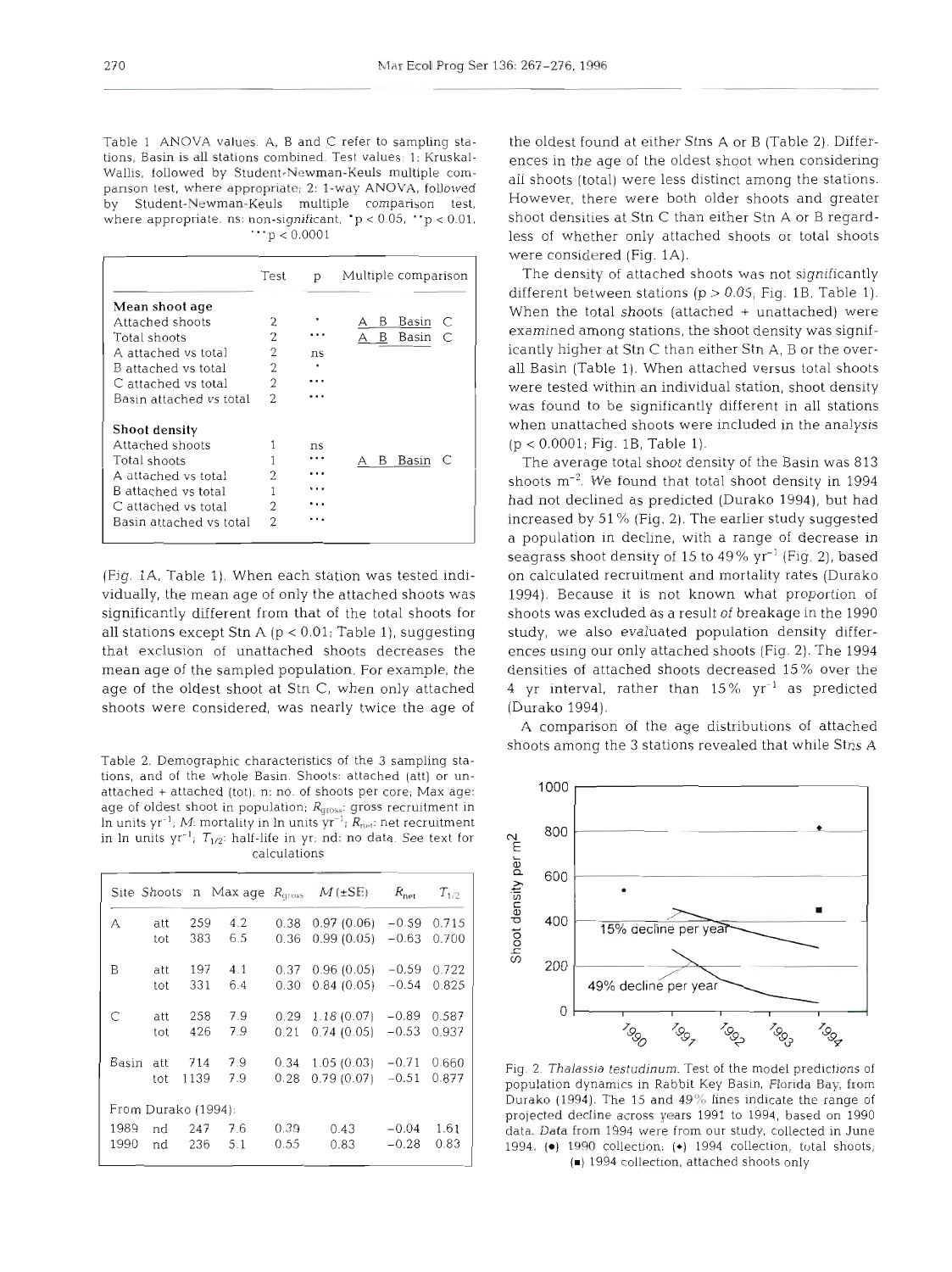and B were similar (Fig. 3A, B, Table 3), both differed significantly from Stn C (Fig 3C, Table 3). Only Stn B was similar to the Basin (Fig. 3B, D, Table 3). These differences disappeared with the inclusion of unattached shoots (Table 3). Significant differences between age distributions of only attached and total shoots at Stn C and at the total Basin were found (Table 3). An examination of the Basin's age distribution with all shoots included (total) suggests that any of the 3 stations might be adequate to predict the age distribution for the area as a whole, although this is predicated upon careful sampling (i.e. no data censoring).

Using the formulae outlined by Duarte et al. (1994) and Durako (1994), all  $R_{net}$  values were found to be negative (Table 2) suggesting that each station, as well as the Basin, was in severe decline. This pattern was true regardless of whether or not unattached shoots are included in the analysis. Mortality was highest when only attached shoots were included in the distribution (Table 2), except for Stn **A.** As mortality is calculated by a regression from the highest point on the age distribution curve (modal age), the decrease in mortality when unattached shoots are included reflects the effects of older shoots more likely being detached in the sample processing, thus shortening the tail of the distribution. Population half-life  $(T_{1/2})$  increased with the inclusion of unattached shoots at all stations except A (Table 2), again indicating that the unattached shoots tended to be older. The lifespan of the population may be underestimated when unattached shoots are excluded from the analysis.

We compared our demographic parameters of Rabbit Key Basin to those in Durako (1994) (Table 2). Our gross recruitment estimates were 28 and 49 % less than those reported for 1989 and 1990, respectively. Mortality and 'half-life' estimates in this study were comparable to those given for 1990, but 200 and 50% respectively of those recorded for 1989 (Table 2). Our net shoot production was less than in either 1989 or 1990 in Durako (1994). In 1994, the Basin value was -0.51 compared to  $-0.04$  and  $-0.28$  for 1989 and 1990 respectively (Table 2). Thus the demographic parameters recorded in 1994 differed markedly from data collected in 1989 or 1990. Overall, our results did not verify the predictive model, whose predictions were based on 1990 data.

## **DISCUSSION**

Our 1994 study on seagrasses in Rabbit Key Basin provides an important perspective on the influence of sampling design and data collection procedures as they relate to the calculation of demographic characteristics of seagrasses. First, of the 3 sample sites examTable 3. Statistical comparisons of age distributions from each sampling station, using the Kolmogorov-Smirnov test of similarity; where  $D > D_{\text{max}}$ , indicates distributions are significantly different at  $p < 0.05$  (Sokal

|                                             | D      | $D_{\text{max}}$ |
|---------------------------------------------|--------|------------------|
| A <sub>att</sub> vs B <sub>att</sub>        | 0.1019 | 0.0713           |
| $\rm A_{all}$ vs $\rm C_{att}$              | 0.0956 | 0.1942           |
| A <sub>an</sub> vs Basin <sub>an</sub>      | 0.0802 | 0.0916           |
| $B_{\rm{au}}$ , vs $C_{\rm{au}}$            | 0.0995 | 0.1420           |
| $B_{att}$ vs $Basin_{att}$                  | 0.0848 | 0.0381           |
| $C_{\rm att}$ vs Basin $_{\rm att}$         | 0.0771 | 0.1042           |
| $A_{\text{tot}}$ vs $B_{\text{tot}}$        | 0.1284 | 0.0288           |
| $A_{\text{tot}}$ vs $C_{\text{tot}}$        | 0.1195 | 0.1048           |
| A <sub>tot</sub> vs Basin <sub>iot</sub>    | 0.0985 | 0.0444           |
| $B_{\text{tot}}$ vs $C_{\text{tot}}$        | 0.1285 | 0.0840           |
| $\rm B_{tot}$ vs Basin $_{\rm tot}$         | 0.1093 | 0.0298           |
| $\mathrm{C_{tot}}$ vs Basin $_\mathrm{tot}$ | 0.0987 | 0.0605           |
| $A_{\text{att}}$ vs $A_{\text{tot}}$        | 0.1093 | 0.0429           |
| $B_{\rm att}$ vs $B_{\rm tot}$              | 0.1222 | 0.0932           |
| $C_{\text{att}}$ vs $C_{\text{fast}}$       | 0.1071 | 0.1489           |
| Basin <sub>an</sub> vs Basin <sub>tot</sub> | 0.0648 | 0.0895           |

ined within Rabbit Key Basin, only 2 of the 3 stations<br>provided estimates of seagrass density representative<br>of the total Basin. Only 1 site presented a mean age<br>representative of the Basin, while each site reflected<br>the a Secondly, determination of mean shoot age was sig-<br>nificantly impacted when data censoring occurrec<br>through sample processing. By eliminating unattached<br>shoots from the data calories, the mean age of the<br>sample population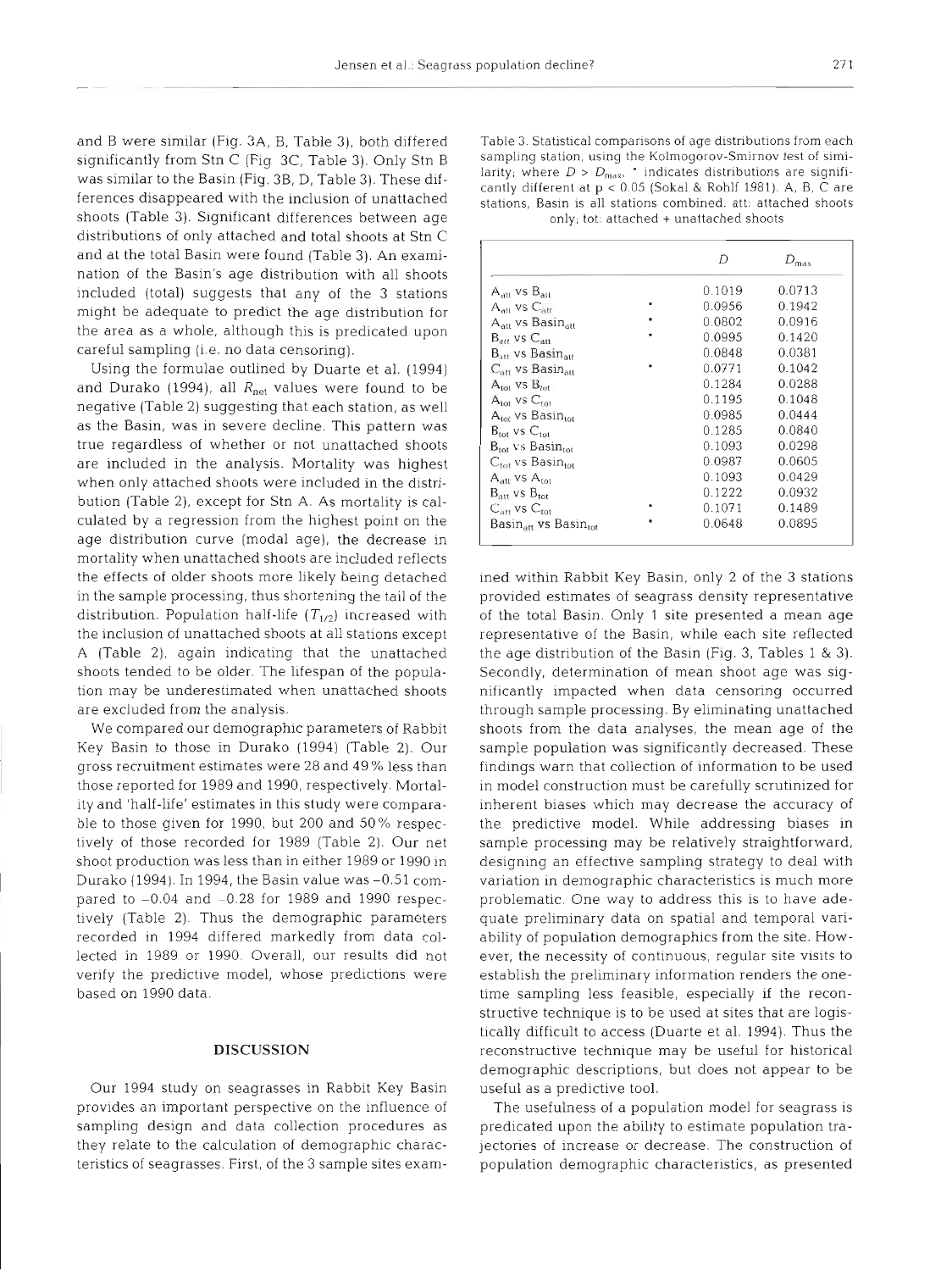

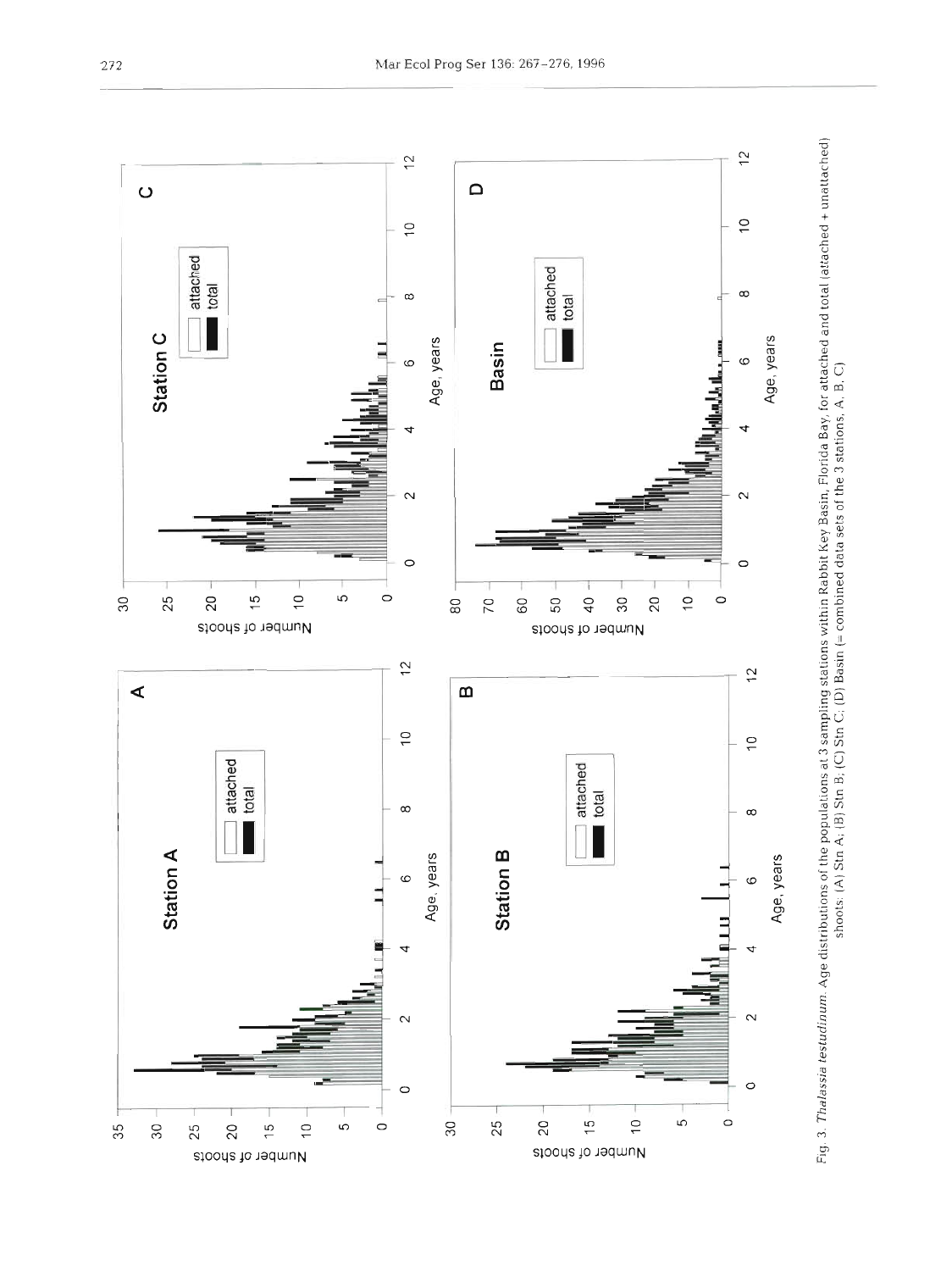by Duarte et al. (1994), may be valid in some seagrass populations, as discussed below; however, a key test of the predictive model's reliability failed at Rabbit Key Basin. This lack of predictive power or accuracy may be the result of problems existing with either the predictive model itself, or with the data used in the model. By tracing the steps involved in the use of the model, and discussing potential sources of error at each step, the usefulness of the model may be most effectively evaluated.

#### **Age distributions and the plastochrone interval**

The construction of an age distribution is the first step in the description of a population, whether simply as a descriptor or for use in a population model. Because *Thalassia testudinum* is capable of clonal propagation with indeterminate growth, such that size and age of a shoot are not linearly related, shoot age may be calculated using the plastochrone interval (PI). In many seagrasses, the production of each new leaf is recorded by the presence of a leaf scar on the vertical rhizome (short shoot or ramet). Calculating the PI can be accomplished by repeated observations of the productivity, to establish the number of new leaves that emerge within a given time period (Patriquin 1973). Because distinct annual patterns of leaf scars (LS) are evident in some localities (e.g. Marbá et al. 1994) a less labor-intensive method of calculating the PI has been developed; the number of scars in an annual set is divided by 365 (d  $yr^{-1}$ ) (lepidochronology; Pergent & Pergent-Martini 1990), translating biological into chronological age (Ritterbusch 1990). In regions where LS annual patterns do not exist or have not been documented, 2 methods may be used to calculate the shoot age. (1) The number of LS per shoot is tallied, a frequency distribution of shoot ages is created (Duarte et al. 1994) and peaks in the distribution are assumed to indicate cohorts. Chronological age is then inferred by further assuming that each cohort represents a single year's reproductive output: if the number of LS between peaks represents the number of leaves produced by that shoot per year, shoot age can then be back-calculated. (2) The long-term leaf-punching techniques of Patriquin (1973) can be used in conjunction with a single sampling event to empirically establish the PI for translating the number of LS to chronological age.

The use of techniques to estimate PI values assumes that the output of new leaves is a continuous, linear process, within some statistically acceptable limits (Brouns 1985). However, because seagrasses undergo seasonal changes in productivity (Romero 1985, Perez et al. 1994), the influence of variation of environmental

conditions such as light or temperature must be considered (Lamoreaux et al. 1978, S. J Williams, T. Ebert & P. Ewanchuck unpubl.). Small-scale spatial or temporal environmental variability (e.g. light, temperature, wave action) may explain the differences in demographic structure and heterogeneity of the seagrasses at the 3 sampling stations reported here. The contrasting demographic data noted between 1989 and 1990 (Durako 1994) as well as our 1994 data may reflect temporal variability inherent in the population. Conversely, the similarities of some characteristics between 1994 and 1990, but not 1989, indicate that there may be some cyclical population dynamics (C. M. Duarte pers. comm.). However, this would be difficult to discern without a long-term data set. To incorporate the potential temporal variability within the calculated PI, observations should encompass at least several seasons (perhaps over more than 1 yr; Sharpe 1993, Marbá et al. 1994). Where no seasonal patterns exist, or where they have not yet been elucidated, the reconstructive technique may prove fallible and only with repeated observations can there be reliable estimates of the PI (i.e. days elapsed between leaves produced, or days leaf-') (Harper 1977).

#### **Mortality and recruitment**

Seagrass recruits to the population have been defined as all shoots less than 1 yr old (Duarte et al. 1994, Durako 1994), where the chronological age is based upon an estimate given by the PI. If sampling is done annually, one might intuitively consider all new shoots produced since the last sampling event to be a recruit. However, the clonal nature of seagrasses may complicate the selection of an age class containing recruits. For example, the mode and the proportion of the population less than a year often overlap (see Fig. 3), such that the same part of the population is included in both mortality and recruitment estimates. The construction of the age distribution is dependent upon the calculation or estimation of the year classes, which is in turn dependent on the calculation or estimation of the PI. While quantitative data are lacking, it has been noted that shoots younger than 1 yr (approximately 20 LS in the Florida Bay samples) are capable of producing lateral meristems, the source of clonal recruits (S. L. Jensen unpubl. data).

The calculation of mortality is dependent upon the ability to distinguish a distinct graphical (i.e. non-statistical) mode in the age distribution. Mortality of a plant population can be calculated in the following ways: by the equation of exponential decay (Eq. 2) starting at the age distribution mode, or via life table calculations using survivorship data. In the series of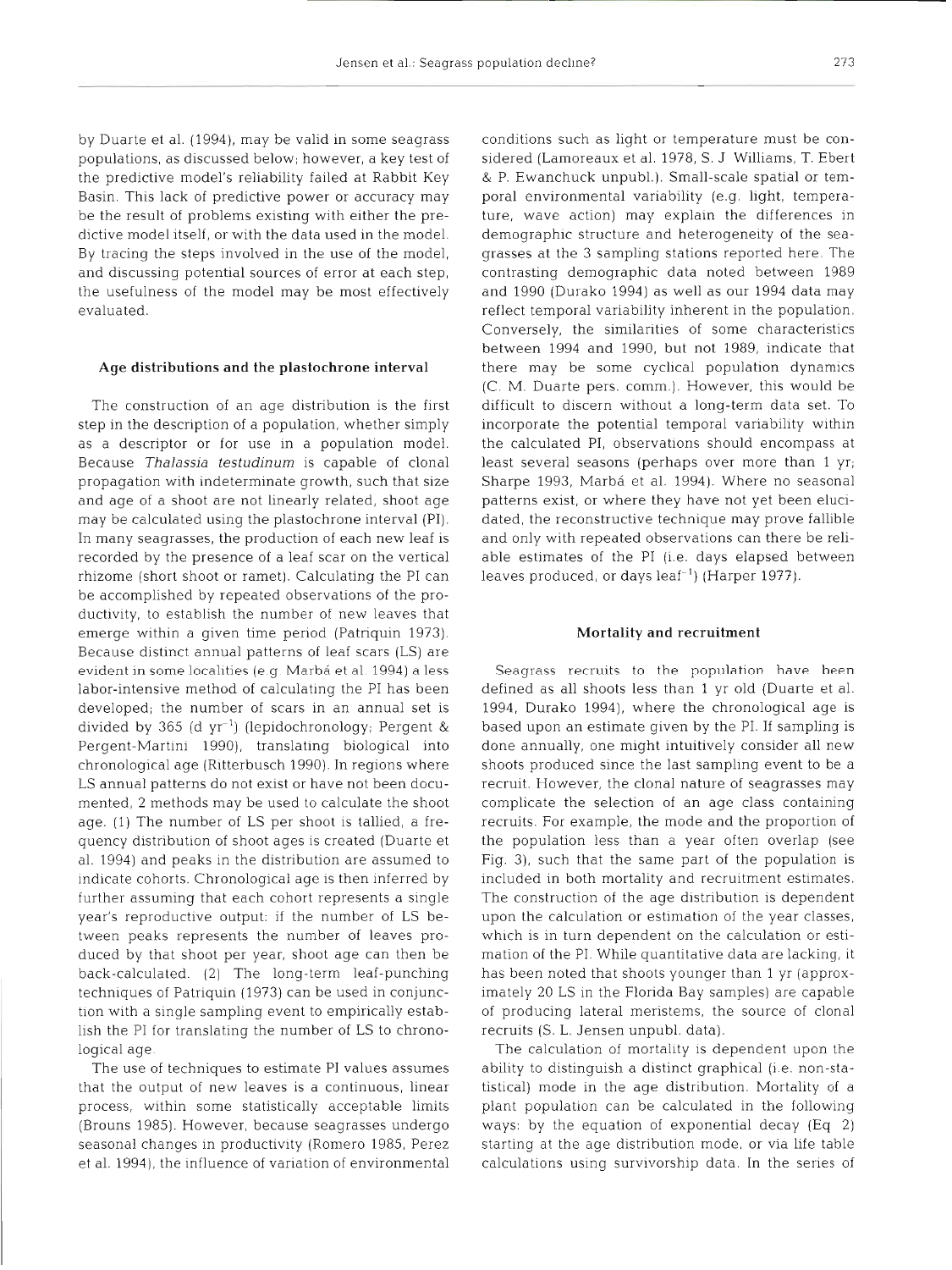equations described above, Mis then used to calculate the half-life of the population (or, in effect, the halfdeath; Durako 1994). The result of that calculation is not how long it will take the population to decline to half of its numbers (indicative of die-off) but rather how long it will take for a cohort to reach the maximum age of death or senescence (dispersion curve rather than a survival curve, Harper 1977). The mortality estimate is calculated from an exponential decay equation and as such the half-life equation, with mortality in the denominator (Durako 1994), will always de facto present a picture of a declining population.

We have shown that the older shoots are more likely to be removed from the analysis through breakage (Figs. l & **3,** Tables 1-3); this has implications for calculation of mortality. In our study, the inclusion of unattached shoots altered the slope of the curve fit to the age distribution, decreasing  $M$  (mortality) and increasing  $R_{\text{net}}$  (net recruitment). Thus estimates of mortality of the same population might vary simply because the fraction of unattached shoots may be inconsistent between studies, as sample processing may vary among investigators. We hesitate to offer an estimate of the fraction by which the demographic characteristics should be corrected for sampling artifacts.

Use of the age distribution in calculation of mortality and recruitment addresses the issue of the importance of a stable age distribution over time: the modal cohort cannot be determined to be at a particular age class by a single 'snapshot' sampling (Harper 1977). Inspection of figures in Durako (1994) and Olesen & Sand-Jensen (1994) suggests dissimilarities in the age distribution between 2 years. The variability between years may be part of the natural fluctuations of seagrass populations, rather than an indicator of their imminent demise. We suggest that for any prediction of population dynamics, longer-term studies  $(>2 \text{ yr})$  should be performed, and the attractiveness of a single-sampling effort would no longer be applicable.

## The model **and** its alternatives

The exponential growth equation that has been used in the prediction of future seagrass population size is not commonly used in studies of continuous populations, or involving organisms whose numbers fluctuate widely from season to season, because of the violation of the underlying assumptions: constant r (intrinsic rate of natural increase), stable age distribution and that, over time, birth and death rates are linear, constant and independent of both age and population size (Caughley & Birch 1971, Southwood 1978, Lomnicki 1988, Renshaw 1991). As a descnptor of exponential growth, the model may only be accurate in special

cases of colonization (Pielou 1977, Taylor 1979, Horn 1988), and is unlikely to be applicable as a long-term predictor of established populations because agedependent survival is often density- and frequencydependent as well (Lomnicki 1988, Jensen 1995). This may also apply to seagrass populations, where there is an anecdotal correlation of recruitment and mortality (C. M. Duarte pers. comm.).

Use of the reconstructive technique, involving a onetime sampling, cannot measure to what degree the assumptions are violated except in particular cases, e.g. where there are annual patterns of LS, giving an estimate of annual productivity over a time period exceeding 1 yr. When the seagrass system in question does not provide an incontrovertible annual pattern, productivity must be repeatedly measured (Harper 1977). The one-time sampling may provide a biased assessment if taken at a point of seasonal increase or decline in population. Thus the use of a predictive model grounded on a single sampling may not give a reasonable assessment of the population's dynamics. Because the assumptions must be relaxed for use with actual biological populations, the validity of the model is compromised, such that any predictive effects must be limited to very short time periods. It can be argued that biological models with unrealistic simplifying assumptions present null models against which to compare the observed population; difficulty arises when they are used as predictors of future population growth.

Testing the model's assumption of constant mortality and stable age distribution can be accomplished by using life-table calculations of population demographics. Life tables used for estimation of population growth or decline have been used (Olesen & Sand-Jensen 1994), and employ time-step data. Both the assumptions of a stable age distribution and constant mortality are equally difficult to test as they may fluctuate annually. Alternative methods such as agespecific matrix population models (Caswell 1989) have been used extensively for predictions of terrestrial plant population growth, and should be further exploited in calculations of seagrass demography (Williams et al. unpubl.). Unfortunately, these cannot be constructed until more information on individual and population birth and death probabilities has been established (cf. Lomnicki 1988).

### **CONCLUSIONS**

The model currently used to predict seagrass population growth or decline at Rabbit Key Basin was found to be inadequate. Data collected in 1994 do not verify the predictive model, standing in marked contrast to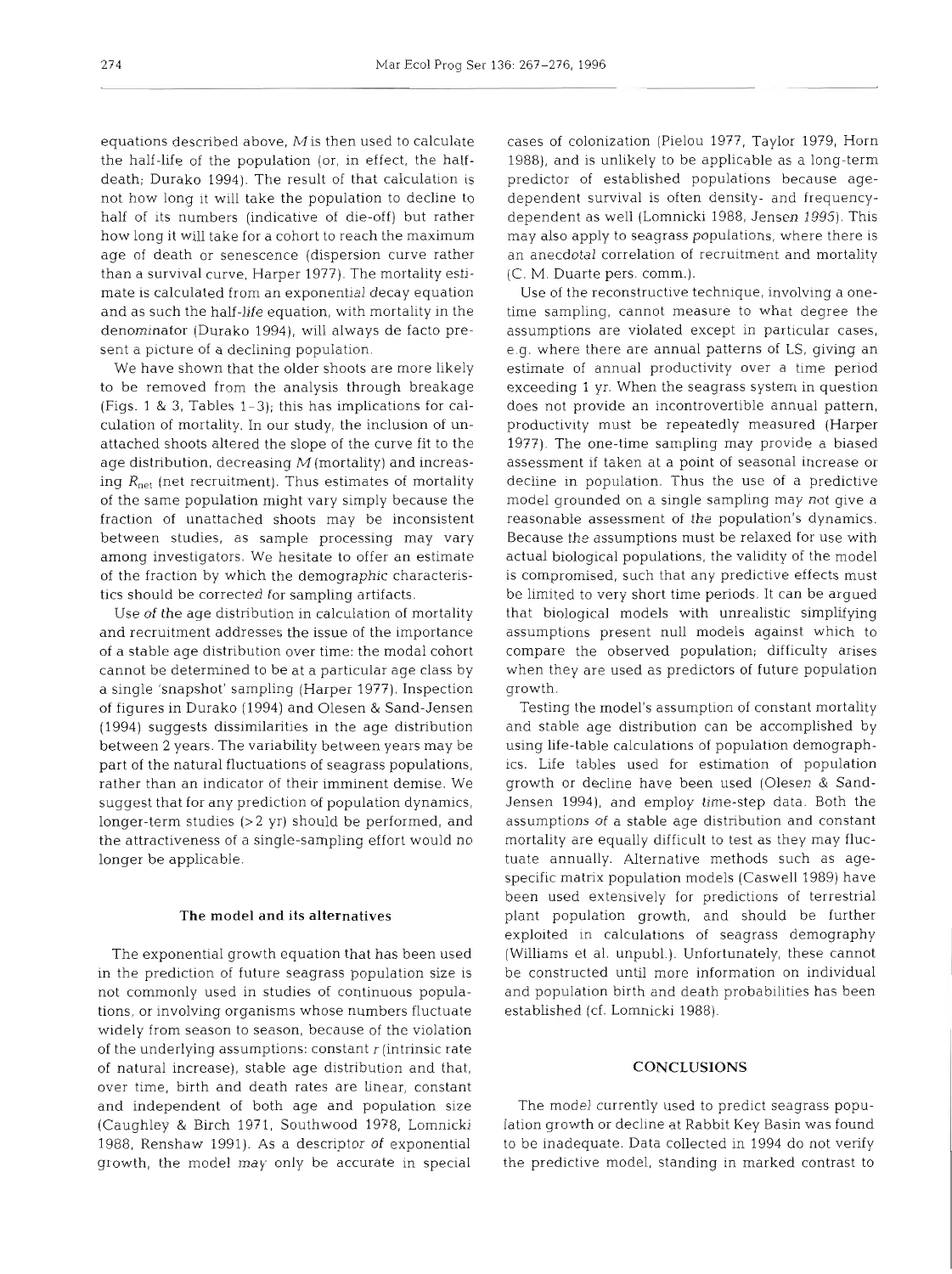the earlier predictions, and the assumptions of the model cannot be met or tested. The methods used for data collection may impart a, perhaps correctable, demographic bias. The reconstructive technique for estimation of seagrass demographic characteristics may be used only if there is a temporal component involved in the estimation of the PI; in regions where annual sets of LS are evident, the temporal scale is inherent. Otherwise, repeated sampling must be performed in conjunction with leaf-punching productivity studies over extended time periods, which decreases the attractiveness of a single sampling, quick-anddirty estimate of seagrass 'health'.

Acknowledgements. We thank S. Meehan and R. Muñoz for<br>field help, M. Hall, C. Duarte and M. Durako for extensive<br>discussion of the material in this study, and S. L. Williams for<br>valuable comments on an earlier version of t valuable comments on an earlier version of the manuscript.<br>
Thanks to C. Westlake at the Florida Department of Environ-<br>
mental Protection, St. Petersburg for the ARC/INFO cover-<br>
age of the marine angiosperm *Thalassia te* 

#### LITERATURE CITED

- Birch CPD, Hutchings MJ (1992a) Analysis of ramet development in the stoloniferous herb Glechoma hederacea using a plastochron index. Oikos 63:387-394
- Birch CPD, Hutchings MJ (1992b) Stolon growth and branching in Glechoma hederacea L.. an application of a plastochron index. New Phytol 122:545-551
- Brouns JJWM (1985) The plastochrone interval method for the study of the productivity of seagrasses: possibilities and limitations Aquat Bot 21:71-88
- Cambridge ML, McComb AJ (1984) The loss of seagrasses in Cockburn Sound, Western Australia. I. The time course and magnitude of seagrass decline in relation to industrial development. Aquat Bot 20:229-242
- Caswell H (1989) Matrix population models: construction, analysis and interpretation. Sinauer Associates, Sunderland, MA
- Caughley G, Birch LC (1971) Rate of increase. J Wildl Manage 35:658-663
- Dawes CJ (1981) Marine botany. John Wiley and Sons, New York
- Duarte CM, Marbá N, Agawin N, Cebrián J, Enríquez S, Fortes MD, Gallegos ME. Merino M, Olesen B, Sand-Jensen K, Uri J. Vermaat J (1994) Reconstruction of seagrass dynamics: age determinations and associated tools for the seagrass ecologist. Mar Ecol Prog Ser 107:195-209
- Durako MJ (1994) Seagrass die-off in Florida Bay: changes in shoot demographic characteristics and population dynamics in Thalassia testudinum. Mar Ecol Prog Ser 110:59-66
- Erickson RO, Michelini FJ (1957) The plastochron index. Am J Bot 44.297-305
- Harper JL (1977) Plant population biology. Academic Press, New York
- Horn DJ (1988) Ecological approach to pest management. The Guilford Press, New York
- Jensen AL (1995) A simple density-dependent matrix model for population projection. Ecol Model 77(1):43-48
- Kemp WM. Twilley RR. Stevenson JC, Boynton WK, Means

JC (1983) The decline of submerged vascular plants in upper Chesapeake Bay: summary of the results concerning possible causes. J Mar Technol Soc 17:78-85

- Krebs CJ (1994) Ecology. Harper Collins, New York
- Lamoreaux RJ, Chaney WR, Brown KM (1978) The plasto- $\,$  chron index: a review after two decades of use. Am J Bo $\,$ 65:586-593
- Lomnicki A (1988) Population ecology of individuals. Princeton University Press, Princeton, NJ
- Marba N, Gallegos ME, Merino M, Duarte CM (1994) Vertical growth of Thalassia testudinum: seasonal and interannual variability. Aquat Bot 47:l-11
- Meinesz A, Laurent R (1978) Cartographie et état de la limite inferieure de l'herbier de Posidonie oceanica dans les Alpes Maritimes. Botanica Mar 11:513-526
- Olesen B, Sand-Jensen K (1994) Demography of shallow eelgrass (Zostera marina) populations: shoot dynamics and
- 
- 
- ages of Florida Bay. Work supported by NSF grant DEB Perez M, Duarte CM, Romero J, Sand-Jensen K, Alcoverro T<br>9318130 to S.S.B., principal investigator. (1994) Growth plasticity in *Cymodocea nodosa* stands: the importance of nutrient supply. Aquat Bot 47:249-264
	- Pergent G, Pergent-Martini C (1990) Some applications of lepidochronological analysis In the seagrass Posidonia oceanica. Botanica Mar 33:299-310
	- Phillips RC, Menez EG (1988) Seagrasses. Smithsonian Contributions to the Marine Sciences, No. 34. Smithsonian Institution Press, Washington, DC
	- Pielou EC (1977) Mathematical ecology. John Wiley and Sons. New York
	- Pulich WM. White WA (1991) Decline of submerged vegetation in the Galveston Bay System: chronology and relationships to physical processes. J Coast Res 7: 1125-1138
	- Renshaw E (1991) Modelling biological populations in space and time. Cambridge studies in mathematical biology. Cambridge University Press, Cambridge
	- Ritterbusch A (1990). The measure of biological age in plant modular systems Acta Biotheor 38:113-124
	- Robblns BD, Bell SS (1994) Seagrass landscapes: a terrestrial approach to the marine subtidal environment. Trends Ecol Evol 9(8):301-304
	- Robblee MB. Bdrber TR, Carlson PR Jr, Durako MJ, Fourqurean JW, Muehlstein LK, Porter D, Yarbro LA, Zieman RT, Zieman JC (1991) Mass mortality of the tropical seagrass Thalassia testudinum in Florida Bay (USA). Mar Ecol Prog Ser 71:297-299
	- Romero J (1985) Seasonal pattern of Posidonia oceanica production: growth, age and renewal of leaves. In: Boudouresque CF. Meinesz A. Fresi E, Gravez V (eds) International Workshop on Posidonia Beds **2.** GlS Posidonie, Marseilles
	- Sanchez Lizaso JL, Guillen Nieto JE, Ramos Espla AA (1990) The regression of Posidonia oceanica meadows in El Campello (Spain). Rapp Comm Int Mer Médit 32:10 |
	- Sharpe JM (1993) Plant growth and demography of the neotropical herbaceous fern Danaea wendlandii (Marattiaceae) In a Costa Rican rain forest. Biotropica 25.85-94
	- Short FT, Ibelings BW, den Hartog C (1988) Comparisons of a current eelgrass disease to the wasting disease in the 1930's Aquat Bot 30:295-304
	- Short FT, Muehlenstein LK, Porter D (1987) Eelgrass wasting